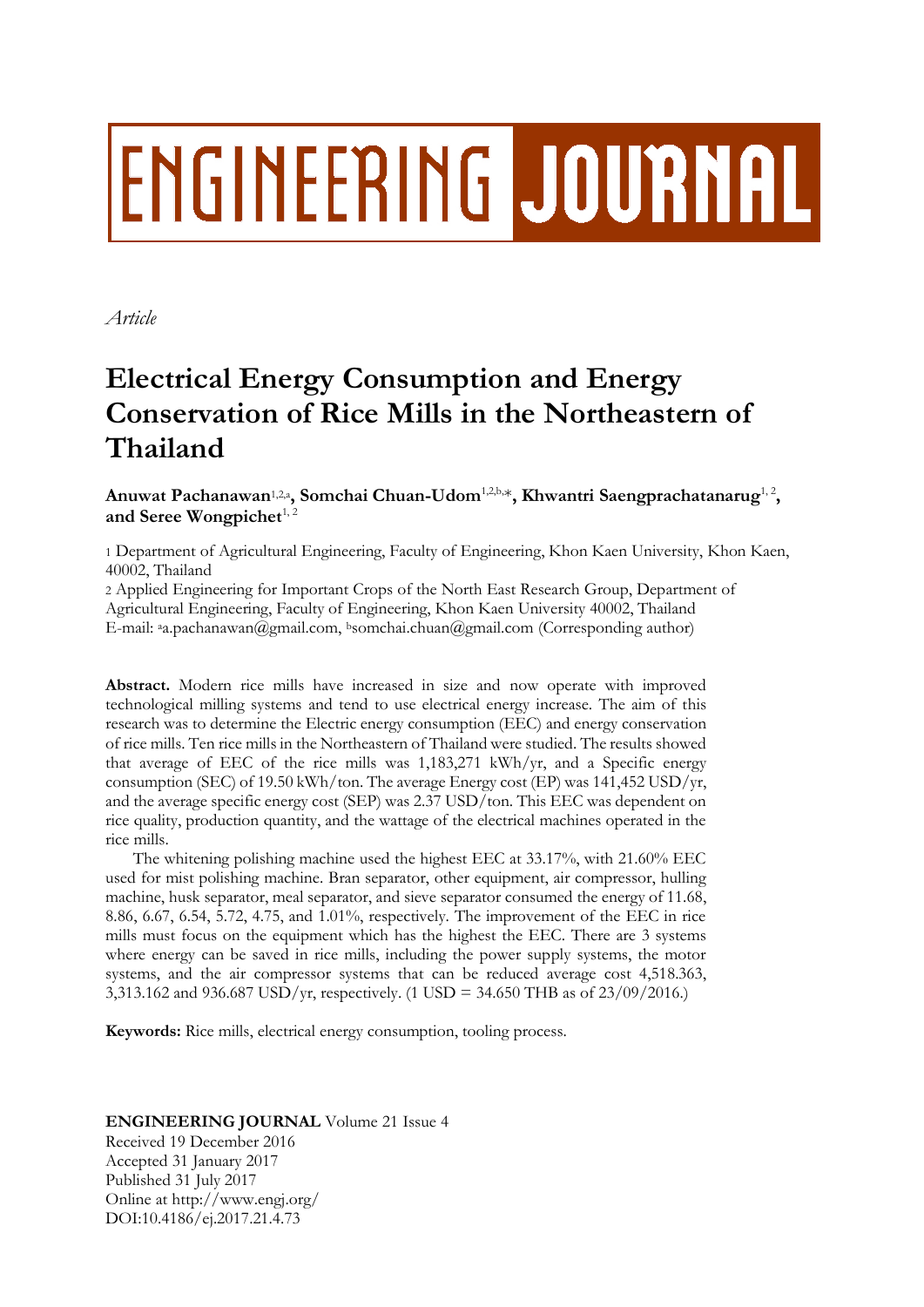#### **1. Introduction**

Thailand is a major global rice cultivation and exporter. Eleven million tons of rice were exported with a total value of 5,050 million USD [1]. In Thailand, rice is a staple crop which is very important for all aspects of economic, social, and political activities.

The rice industry consumes high energy to transform rice in the paddy fields to the finished product. P. Suntivarakorn et al [2] studied guidelines on energy management in Khon Kaen province of the Northeastern of Thailand and found that 70.71% of the province's energy was consumed by logistics and industry. Therefore, rice mills have a core role in the Thai rice industry. The Northeastern of Thailand contains the highest number of rice mills. These mills have increased in size, with improved milling systems and productivity. The EEC to produce the finished rice product is high, and electricity is a major cost in the milling process [3].

Rice mills operate continuously and using many equipment. All equipment work together harmoniously from the paddy cleaning stage through to final packaging, and all the stages use electrical energy. A. Chaoumead [4] studied energy consumption in Thai rice mills in the central of Thailand and results showed that the rice mill motors consumed 80 to 85% of the total electrical energy.

In the past, rice mills used steam power to produce energy, but now electrical motors drive all the milling systems. The value of the rice husks is also higher now than in the past as it can be mixed with bagasse, rice straw, and water hyacinth to make charcoal briquettes [5]. Therefore, the husks can be used as an energy source for the milling process, which has electricity production costs between 0.058 and 0.208 USD/kWh [6]. Motor efficiency, tooling duty, production layout, and product quality all require large amounts of EEC [7]. The EEC of rice mills shows an increasing tendency; therefore, the aim of this research was to determine the EEC and energy conservation of rice mills in the Northeastern of Thailand. This research was performed as a guideline for mill owners to understand the EEC of each tooling requirement in their rice mills. This information can also be used for enhanced decision making on electricity energy saving, and streamline electrical energy usage for each tooling process in rice production.

#### **2. Methodology**

Ten rice mills in the Northeastern of Thailand were selected for this study in the following provinces: Amnat Charoen, Mukdahan, Maha Sarakham, Khon Kaen, Yasothon, Nakon Phanom, Roi Et, Nong Khai, and two rice mills in Udon Thani. The mills used only electricity energy and they were installed with electric transformers with the minimum of 250kVA to the maximum at 1,175kVA [8, 9, 10] or the production capacity more than 100 ton per day. Data were collected with the inquiry and measurement of electric power transmission system, electric motors and air compressor system.

Power consumption is calculated

$$
P = \sqrt{3} \times V \times I \times \cos \theta \tag{1}
$$

where  $V = Voltage (V)$  $I =$ Current  $(A)$  $\cos \theta$  = Power factor

Calculation of Electric energy consumption of motor:

|                   | EEC (kWh/yr) = (Power consumption $\times$ (d/yr) $\times$ (h/d) $\times$ (working ratio) | (2) |
|-------------------|-------------------------------------------------------------------------------------------|-----|
| where $d/yr =$    | Machines and equipments running day or the rice mill running day                          |     |
| $h/d =$           | Running hours of system or machines                                                       |     |
| working ratio $=$ | Power factor of machines as not over than 1, 100% running                                 |     |

Energy charge was calculated by electrical consumption (as unit or kWh) for each month and types of tariff:

energy charge  $=$  (on peak power units  $\times$  on peak tariff rate)+(off peak power units  $\times$  off peak tariff rate) (3)

Demand charge was calculated by power requirement (kW), average 15 minutes of the maximum period for each month and types of tariff: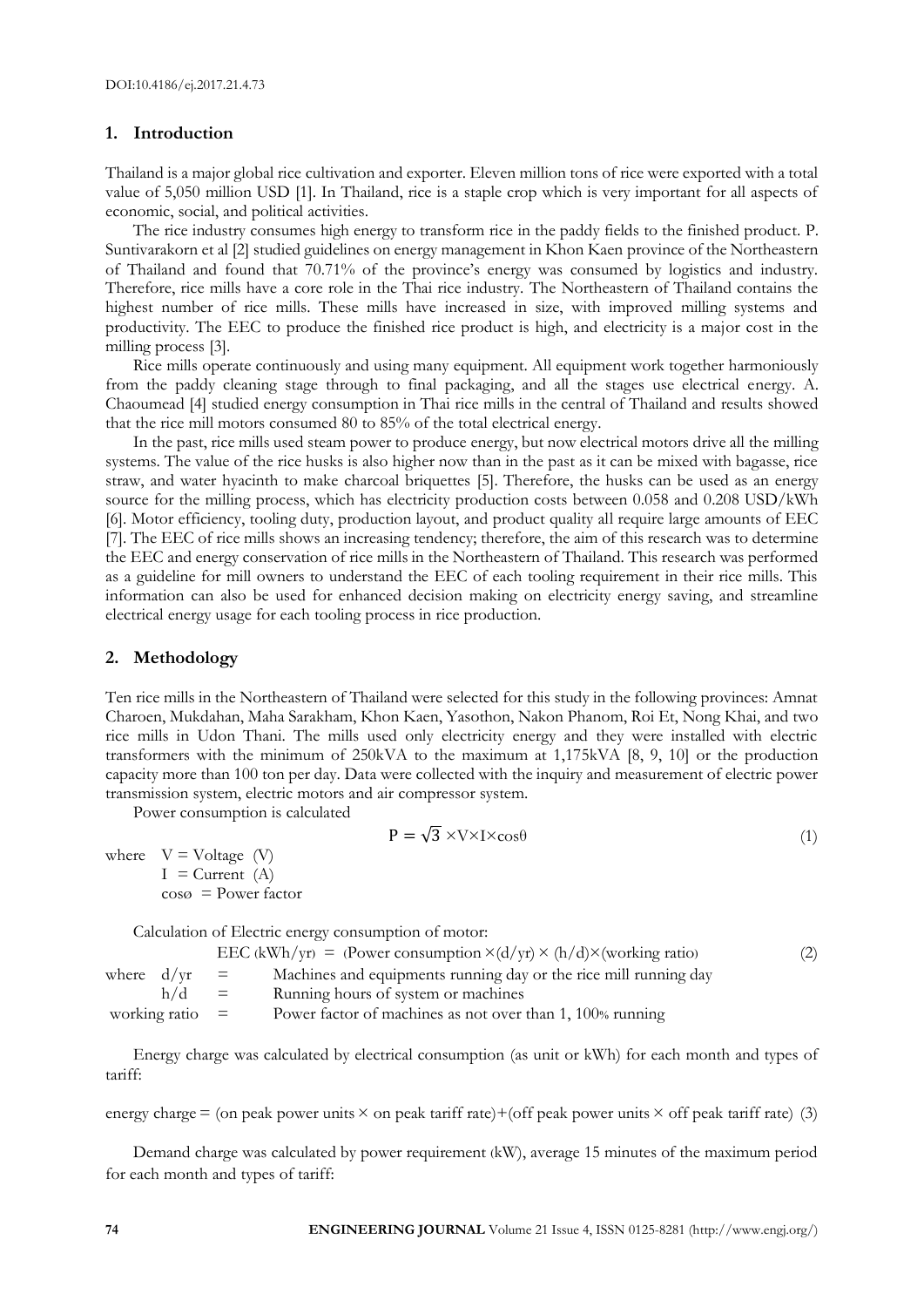power requirement = on peak power requirement 
$$
\times
$$
 on peak tariff rate (4)

Power factor (PF) is the PEA charge by based on the power factor of the maximum kVAR that is calculated from the excess over than 61.97 percent of maximum electricity requirement in the rate of 1.618 USD per kVAR (please check the current kVAR).

$$
Excess of kVAR = kVAR - (0.6197 \times power requirement)
$$
  
PF = Excess of kVAR × kVAR Rate (5)

Monthly service fee = 9.011 USD

Fuel adjustment charge (Ft) is adjustment rate follow by fuel price, logistic and production costs at 0.016 USD/unit (please check the current Ft rate):

fuel adjustment charge (Ft) rate = power units (both of on peak and off peak)  $\times$  Ft rate (6)

Vat 7 %:

Tax = (energy charge + demand charge + Power factor + monthly service fee + Ft)  $\times$  7/100 (7)

The total payment to the PEA:

energy charge + demand charge + Power factor + monthly service fee +  $Ft$  + tax (8)

Calculation of energy cost:

 $EP (USD/yr) = average EP x EEC$  (9)

where Average  $EP = The electrical energy used (USD/kWh)$  $EEC =$  Electric energy consumption  $(kWh/yr)$ 

Calculation of SEC and SEP:

$$
SEC (kWh/ton) = EEC (kWh/yr) / Actual production (ton/yr)
$$
\n(10)

SEP (kWh/ton) = EP (USD/yr) / Actual production (ton/yr) (11)

#### **2.1. Measurement of Electrical Energy Consumption of Rice Mills and Equipment**

Install power quality analyzer on the electric control cabinet of the electric power transmission system, air compressor system and equipment's rice mills. Measurement the electric current, voltage and the electric power factor on every 1 minute a day. The data of analysis were EEC, EP, SEC and SEP and calculated using equation 2, 9, 10 and 11 respectively.

#### **2.2. Electrical Energy Saving for Equipment in Rice Mills**

The improvement for power reducing of rice mills were 3 methods that consist of power saving in electric power transmission, electric motor and air compressor improved in amount of 5, 9 and 9 plants respectively. The EEC testing was analysis both of before and after improvement and continue for EEC, EP, SEC and SEP testing is shown in Fig. 1.



Fig. 1. The measurement of electrical energy consumption of rice mills.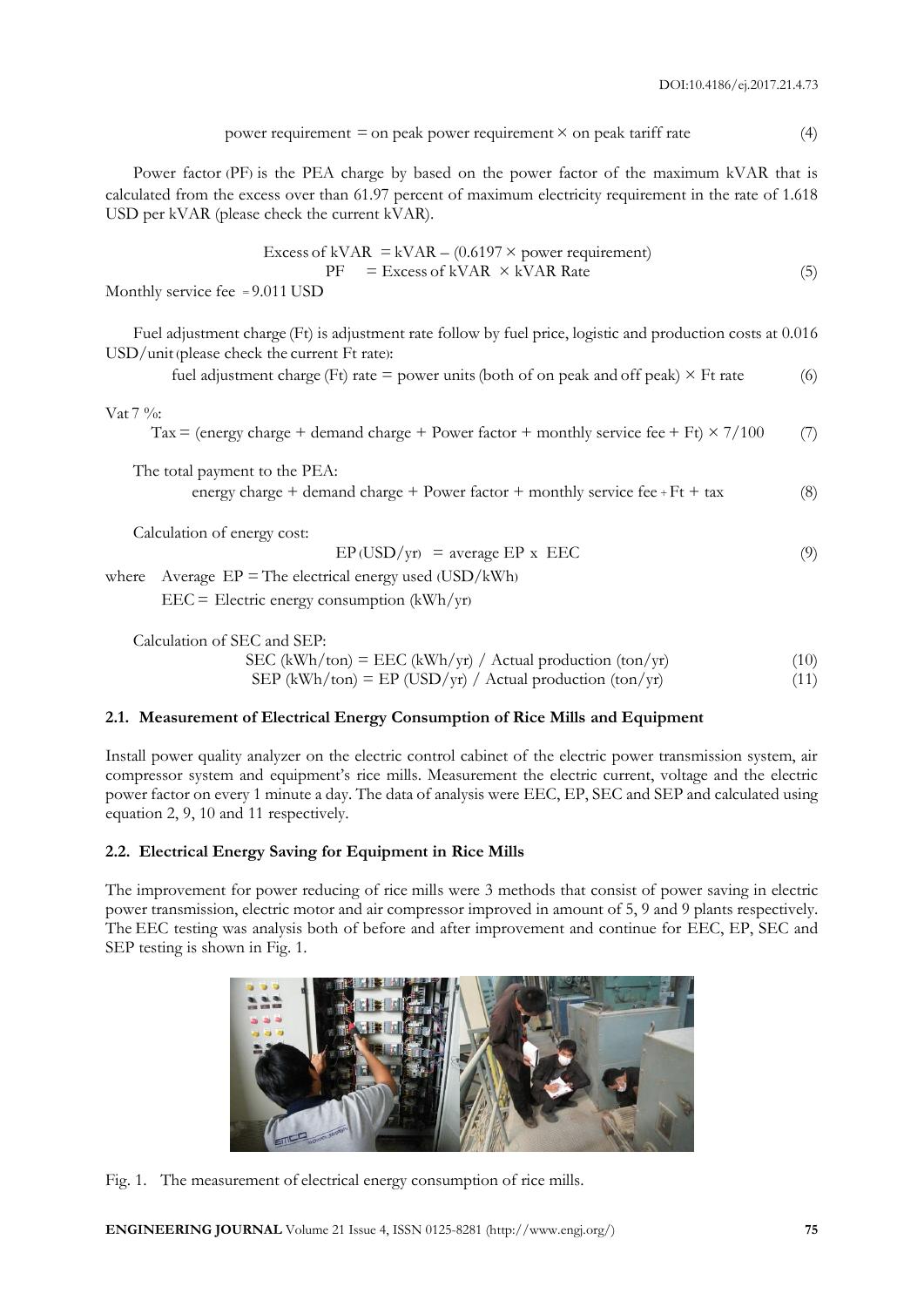#### **3. Results and Discussion**

#### **3.1. EEC of Rice Mills**

The rice mills were divided by electricity user type into two groups. There were 7 mills of time of use (TOU) type and 3 mills of the normal rate type. Both groups had a different electricity energy demand. For the TOU group, the electricity power demand value was 3.836 USD/kW, the value of electrical energy on Peak was 0.106 USD/unit and off Peak 0.063 USD. For the normal rate group, electricity power demand value was 5.664 USD/kW, while the value of electrical energy was 0.078 USD/unit [11]. As the electricity requirement of the normal rate is increased every 1 kW, that will be over cost about  $5.664 \text{ USD/kW}$  while the electricity requirement of TOU will be 3.836 USD/kW only. That is the reason that the cost of TOU at nighttime between 22.00 pm to 09.00 am will be cheaper than daytime at 09.00 am to 22.00 pm. Therefore, choosing the electricity user type affected the EEC.

The total production of the ten rice mills varied from 33,967 to 129,632 ton/yr, with the average at 55,481 ton/yr. Their electricity power peak value was between 148 and 749 kW, and the average electricity power peak was 362 kW. The EEC value costs were between 529,200 and 3,789,600 kWh/yr, with an average of 1,183,271 kWh/yr. Their SEC was between 15.58 and 29.23 kWh/ton, with the average at 19.50 kWh/ton. The electricity EP of the rice mills were therefore between 69,331 and 408,998 USD/yr, with an average of 141,452 USD/yr. The electrical energy value per production quantity was between 1.63 and 3.16 USD/ton, with an average of 2.37 USD/ton. The EEC varied according to the rice quality and quantity. The higher electricity quantity required to meet demand caused heavy duty on the electrical motors, and if overtime work exceeded the Provincial Electricity Authority specific time, then this resulted in higher electrical power cost, follow as Table 1.

| Location         | Actual<br>production | Electric<br>power | <b>EEC</b> | EP       | <b>SEC</b> | <b>SEP</b> |
|------------------|----------------------|-------------------|------------|----------|------------|------------|
| (Province)       | (ton/yr)             | (kW)              | (kWh/yr)   | (USD/yr) | (kWh/ton)  | (USD/ton)  |
| Amnatcharoen     | 78,444               | 746               | 1,643,700  | 228,309  | 20.95      | 2.91       |
| Mukdahan         | 45,003               | 458               | 813,528    | 116,790  | 18.08      | 2.60       |
| Maha Sarakham    | 63,087               | 327               | 1,342,307  | 158,256  | 21.28      | 2.51       |
| Khon Kaen        | 129,632              | 749               | 3,789,600  | 408,998  | 29.23      | 3.16       |
| Yasothon         | 39,748               | 259               | 659,420    | 81,652   | 16.59      | 2.05       |
| Nakhon<br>Phanom | 35,469               | 204               | 567,526    | 74,032   | 16.00      | 2.09       |
| Roi Et           | 45,064               | 406               | 1,083,420  | 131,710  | 24.04      | 2.92       |
| Nong Khai        | 33,967               | 160               | 529,200    | 68,573   | 15.58      | 2.02       |
| Udon Thani 1     | 41,799               | 148               | 688,388    | 76,866   | 16.47      | 1.84       |
| Udon Thani 2     | 42,598               | 160               | 715,620    | 69,331   | 16.80      | 1.63       |
| Average          | 55,481               | 362               | 1,183,271  | 141,452  | 19.50      | 2.37       |

Table 1. The electrical energy and cost of the rice mills.

#### **3.2. EEC of Equipment of Rice Mills**

The EEC of rice mills is important information that can be used as guidelines for energy saving to reduce costs and increase profits for the milling entrepreneur. The proportion of EEC for each equipment is shown in Fig. 2 and Table 2.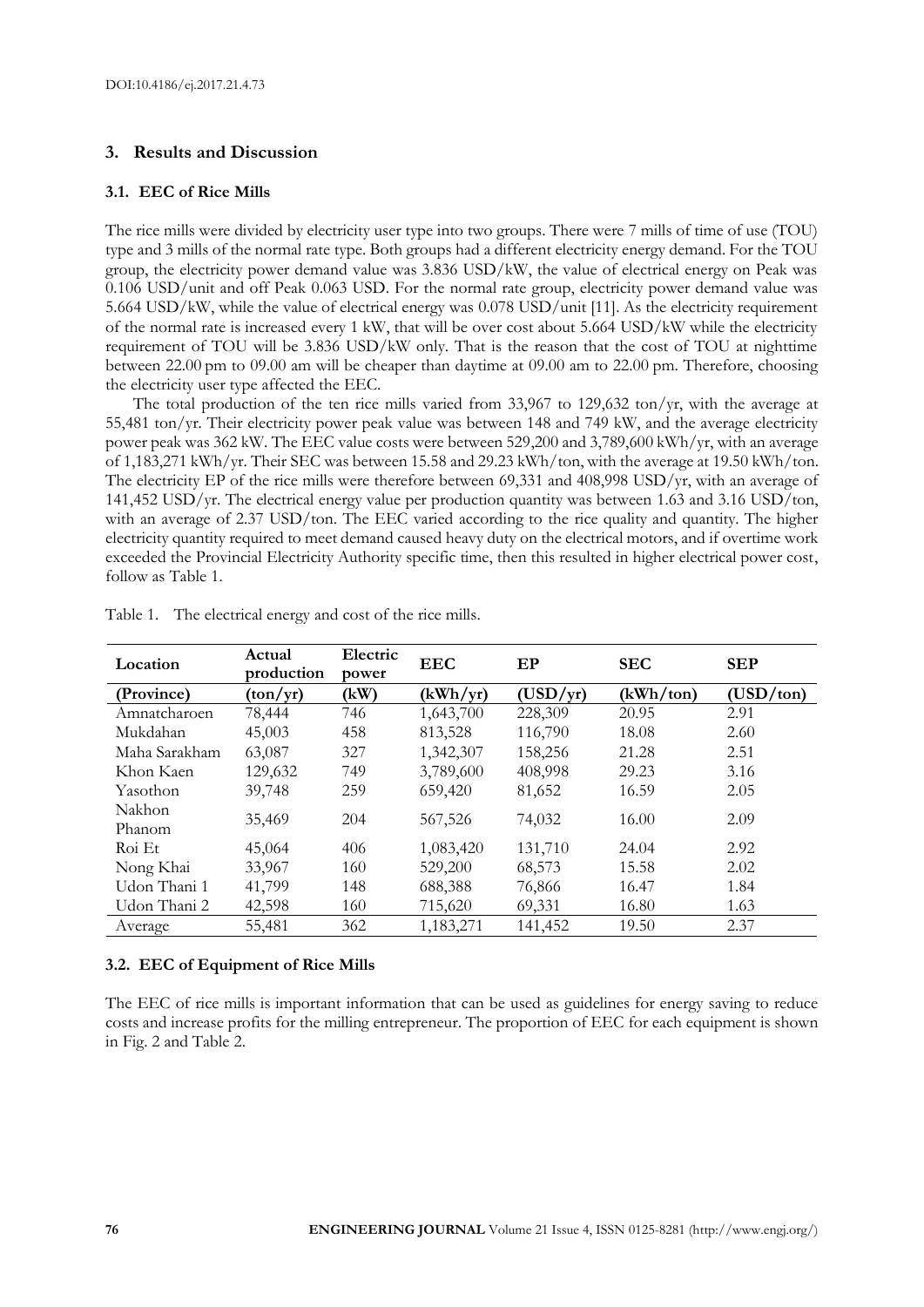

Fig. 2. The proportion of power consumption for each tooling process.

Table 2. The energy consumption of the equipment.

|                             | <b>EEC</b> | EC       |
|-----------------------------|------------|----------|
| Equipment                   | (kWh/yr)   | (USD/yr) |
| Sieve separator             | 11,526     | 1,400    |
| Hulling machine             | 74,986     | 9,056    |
| Husk separator              | 65,596     | 7,972    |
| Whitening polishing machine | 380,259    | 45,090   |
| Rough bran separator        | 133,916    | 15,171   |
| Mist polishing machine      | 247,612    | 30,449   |
| Bran separator              | 54,417     | 6,879    |
| Air compressor              | 76,407     | 9,148    |
| Others equipment            | 101,535    | 12,315   |

Figure 2 shows that the whitening polishing machine use the highest EEC at 33.17% of the total. Second equipment is taken by the mist polishing machine at 21.60%. The remaining equipment such as rough bran separator, others equipment, air compressor, hulling machine, husk separator, bran separator, and sieve separator consumed EEC of 11.68, 8.86, 6.67, 6.54, 5.72, 4.75, and 1.01%, respectively. For the whitening polishing machine was the highest, which correlated with the results of W. Ekasilp. et al. [12] because, the whitening polisher has many large motors which require high electricity consumption. The sieve separator on the other hand has smallest motors, and therefore lowest EEC of the equipment. Therefore, guidelines to develop or improve the whitening polishing machine should be concentrate on the highest EEC first.

From Table 2 Power consumption of the device was analysis by Power Quality Analyzers (Chauvin Arnoux C.A. 8332B) and found that the sieve separator had motor power between 1.5 and 3.7 kW, and consumed an average electricity of 11,526 kWh/yr costing 1,400 USD/yr. The sieve separator requires a large space so that paddy rice can be easily loaded. Heavier loads on the motor use more electricity and take longer for cleaning, so we would expect an increase in the EEC.

The hulling machines have their own electrical motors powered between 5.5 and 7.5 kW. The EEC for the hulling process averaged 74,986 kWh/yr, with average electricity power costs of 9,056 USD/yr. Because the grain cracker is high speed in the peel off, that is also affect to high energy demand [13]. Moreover, the excess grain which is fed into the machine could not peel off easily [14] As a result to re-peel off and increasing of the power consumption

The husk separation from the rice grains used powered motors from 11 to 18.5 kW. This process had an average electricity consumption of 65,596 kWh/yr, and an electrical power value average of 7,972 USD/yr. Due to the big fan motors and duration of motors running needs high power to startup. It cause to result of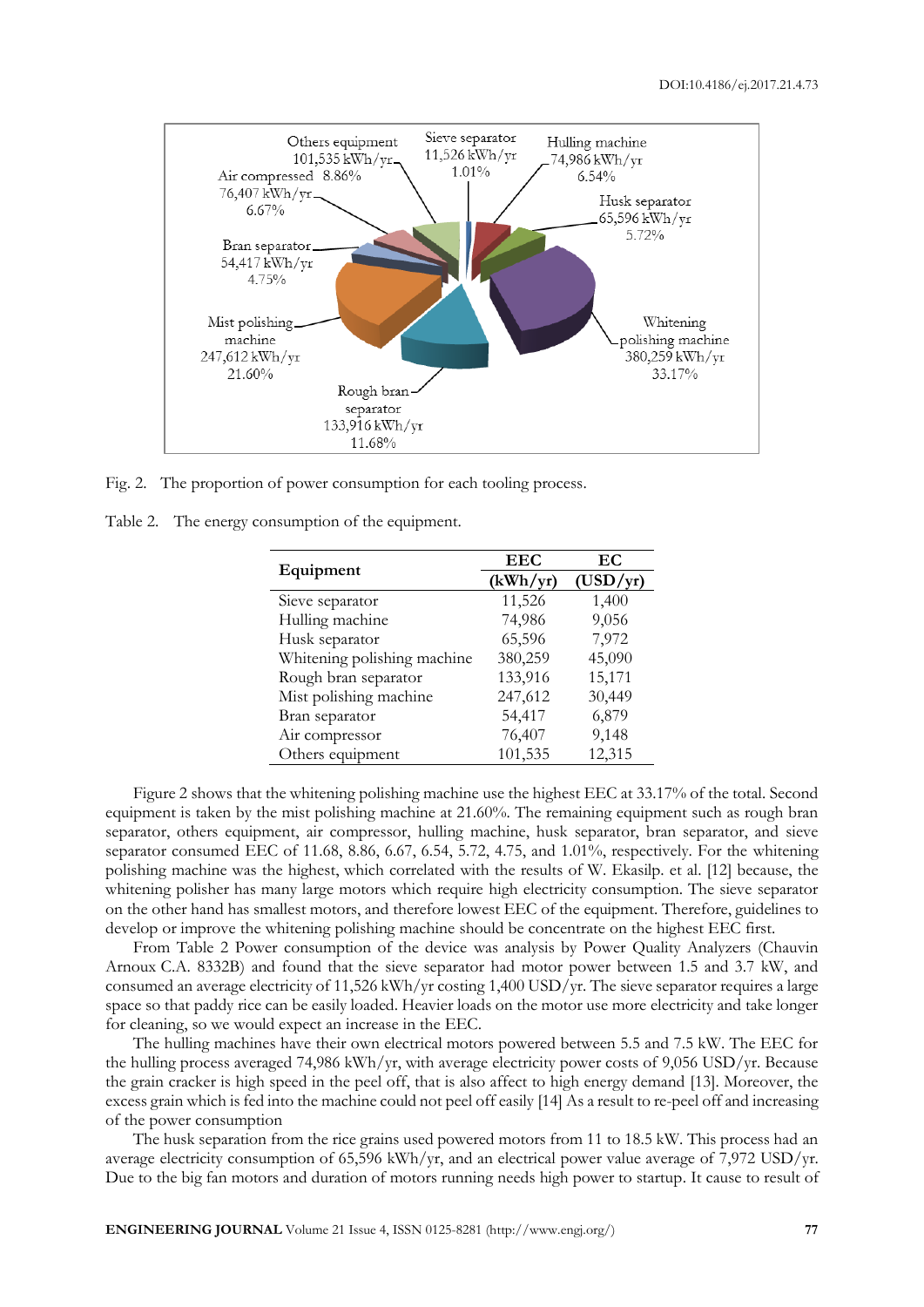the power in baht per unit increased. This is accord with the study of J. Nissayan and A. Artnaseaw [15] found that the husk separation by air blower type is the energy consumption rate about of 16.8 unit per ton of paddy. Which is less than the husk separation by air suction type that use generally in the rice mills 30%.

The whitening polishing machine used a power motor between 15 and 37 kW. Their EEC averaged 380,259 kWh/yr, and their electrical energy value averaged 45,090 USD/yr. Owning to before arranging the rice into the rice whitener, entrepreneurs will provide rice to the temperature drops. Therefore, the grain has a high rate of resistance to fracture, and low fracture seeds, but electricity consumption [16] and the power of the whitening process was increased as well.

The rough bran separator used power motors rated between 11 and 18.5 kW. This process had an average EEC of 133,916 kWh/yr, and average electrical power value cost of 15,171 USD/yr. Due to the similar principle of the husk separation and length tube to suck rice bran is quite a long that can be affected to need high power which is related to the study of J. Nissayan and A. Artnaseaw [15].

The mist polishing machine used a power motor between 18.5 and 37 kW. The EEC averaged 247,612 kWh/yr, and the electrical energy value averaged 30,449 USD/yr. Because of the low speed of large motors usability in polishing rice and water spraying to reduce the temperature of the polished rice, It will be cause of resistance to fracture but high electricity consumption [4, 16].

The bran separator used a power motor between 11 and 18.5 kW. This process used average electrical energy of 54,417 kWh/yr, with average electricity energy value at 6,879 USD/yr. Because of it is to spray water to reduce the temperature of rice. That is the result of soft bran splitting to difficult. Therefore, it makes electrical energy in the processing is too high. [4, 15, 16].

The air compressed system for rice packing and color sorting used a power motor rated between 3.7 and 30 kW. This process consumed average electrical energy of 76,407 kWh/yr, and had an average electricity energy value at 9,148 USD/yr. Due to the air compressor in the rice mill is pressure more over setting than to use. [17] Then, an electrical energy using and power energy cost is too high.

All the tooling energy requirements were inspected and measured while the rice mill was operating. However, some tooling parts which consumed electrical energy could not be measured, such as the lighting systems, air conditioners, bucket conveyor, and sieve motors for size separation. These all had an EEC average value of 101,535 kWh/yr, with electricity energy costs at 12,315 USD/yr.

#### **3.3. The Electrical Energy Conservation of Equipment in Rice Milling**

#### **3.3.1. The Electrical Energy Conservation in Electric Power Transmission**

As shown in Table 3 the energy conservation in transformer system of the rice mill. The power factor of processing is value at lower than 0.85. That is the result to reduced ability to distribute an electricity and heating in a distribution line. The rice mills for this study were added to the power factor is higher by capacitors installing. There are results to reduced power loss, makes use of electrical energy and including fines power factor decreased as well. [18, 19] The adjustment of the power factor found that EEC before improving has average of 46,318.17 kWh/yr while after adjusted average of 31,987.17 kWh/yr, fines power factor averaged 0.05 USD/ton, which is represent to an average energy savings about of 0.23 kWh/ton and average savings in amount of 0.114 USD/ton.

Table 3 Average data for the electrical energy conservation in electric power transmission.

|               | $EEC$ (kWh/yr) |            | <b>Forfeit PF</b> | Saving                  |                         |
|---------------|----------------|------------|-------------------|-------------------------|-------------------------|
| Province      | <b>Before</b>  | After      | (USD/ton)         | <b>SEC</b><br>(kWh/ton) | <b>SEP</b><br>(USD/ton) |
| Yasothon      | 24,411.75      | 15,707.01  | 0.035             | 0.22                    | 0.098                   |
| Mukdahan      | 25,293.90      | 20,436.12  | 0.060             | 0.11                    | 0.076                   |
| Maha Sarakham | 14,023.30      | 6,971.50   | 0.003             | 0.11                    | 0.020                   |
| Amnatcharoen  | 154,875.00     | 108,066.00 | 0.070             | 0.60                    | 0.223                   |
| Roi Et        | 12,986.88      | 8,755.20   | 0.070             | 0.09                    | 0.152                   |
| Average       | 46,318.17      | 31,987.17  | 0.05              | 0.23                    | 0.114                   |

#### **3.3.2. The Electrical Energy Conservation in Electric Motors**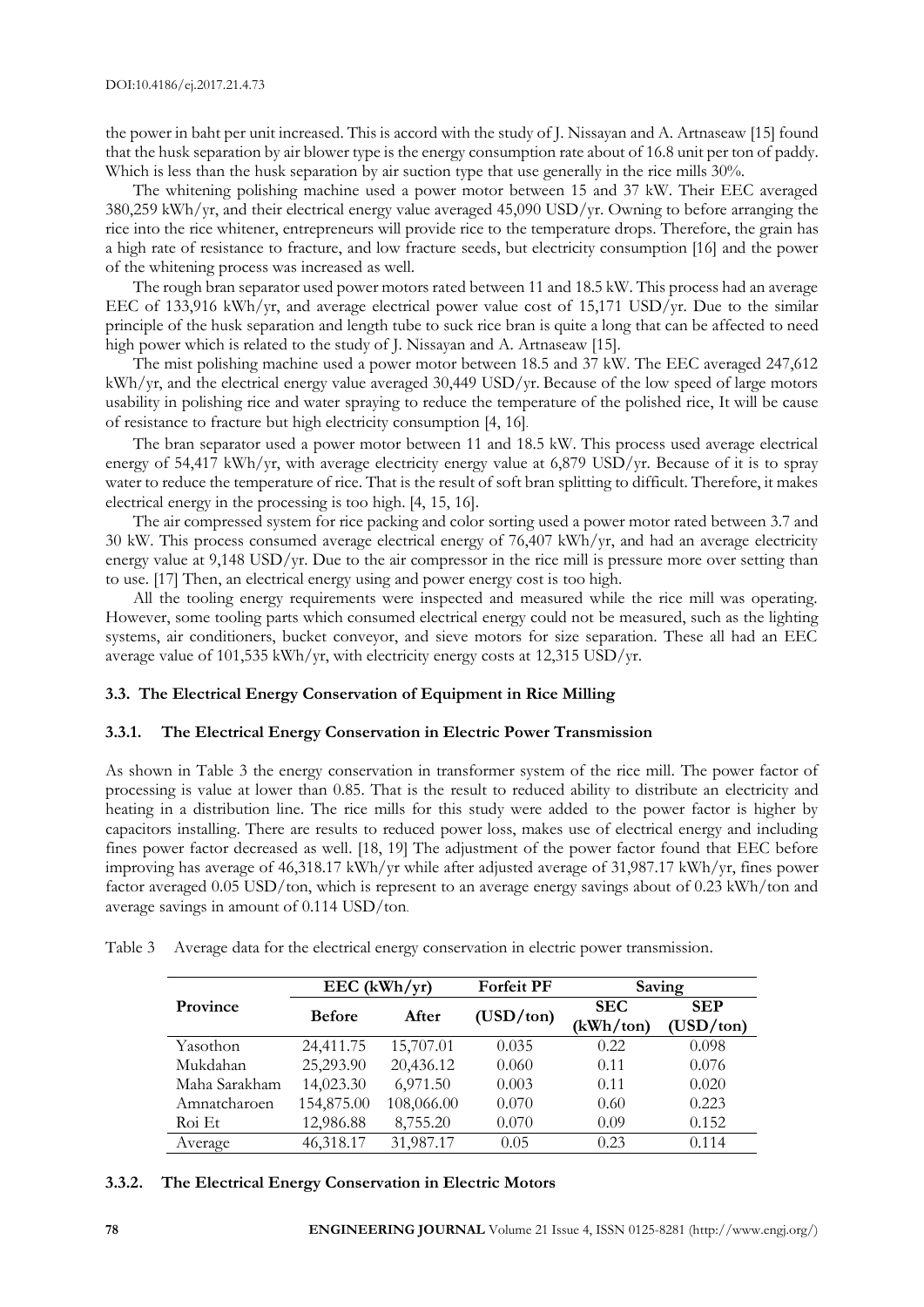The energy conservation in electric motors system of the rice mill by reducing the speed of the large motor such as the whitening polishing machine and mist polishing machine. Which the rice mills for this study were installed VSD, to reduce the power surge when the motor has starts up and also reduce the speed for suitable of application. The result showed that EEC of the rice mill was reduced accordingly [13, 20, 21] by EEC value before update was 134,184.45 kWh/yr while after the improvement was about of 106,700.13 kWh/year. This is representing to an average energy savings about of 0.57 kWh/ton and savings in amount of 0.071 USD/ton, as shown in Table 4.

|               | $EEC$ (kWh/yr) |            | Saving     |            |  |
|---------------|----------------|------------|------------|------------|--|
| Province      | <b>Before</b>  | After      | <b>SEC</b> | <b>SEP</b> |  |
|               |                |            | (kWh/ton)  | (USD/ton)  |  |
| Yasothon      | 59,884.11      | 43,653.65  | 0.41       | 0.051      |  |
| Maha Sarakham | 406,310.40     | 322,329.60 | 1.33       | 0.157      |  |
| Amnatcharoen  | 89,853.75      | 69,968.32  | 0.25       | 0.035      |  |
| Roi Et        | 105,857.28     | 82,429.06  | 0.52       | 0.063      |  |
| Nakhon Phanom | 27,014.40      | 15,120.00  | 0.34       | 0.049      |  |
| Nong Khai     | 57,285.00      | 41,760.00  | 0.46       | 0.059      |  |
| Udon Thani 1  | 76,230.72      | 67,679.37  | 0.20       | 0.023      |  |
| Udon Thani 2  | 245,280.42     | 200,762.52 | 1.05       | 0.101      |  |
| Khon Kaen     | 139,944.00     | 108,974.04 | 0.24       | 0.026      |  |
| Average       | 134,184.45     | 106,700.13 | 0.57       | 0.071      |  |

Table 4 Average data for the electrical energy conservation in electric motors.

#### **3.3.3. The electrical energy conservation in air compressor.**

As shown in Table 5, the energy conservation in air compressor of the rice mill. Due to the production process is pressure more over setting than to use and air leak in the system cause of the power consumption increasing. Then, the reducing of pressure and check at leak points will be the result to decreased electricity consumption. [17, 20, 22, 23] In the other hand, reducing the pressure that can be showed that the EEC value before the improvement was 45,176.79 kWh/yr while after the improvement was 38,066.60 kWh/yr. This is representing to energy savings up to 0.15 kWh/ton, and savings in amount of 0.020 USD/ton.

Table 5 Average data for the electrical energy conservation in air compressor.

|               | $EEC$ (kWh/yr) |            | Saving     |            |  |
|---------------|----------------|------------|------------|------------|--|
| Province      | <b>Before</b>  | After      | <b>SEC</b> | <b>SEP</b> |  |
|               |                |            | (kWh/ton)  | (USD/ton)  |  |
| Yasothon      | 592.42         | 137.22     | 0.01       | 0.001      |  |
| Mukdahan      | 48,014.44      | 22,752.64  | 0.56       | 0.081      |  |
| Maha Sarakham | 11,729.97      | 9,480.16   | 0.04       | 0.004      |  |
| Amnatcharoen  | 10,944.15      | 6,504.75   | 0.06       | 0.008      |  |
| Roi Et        | 63,689.09      | 52,328.42  | 0.25       | 0.031      |  |
| Nakhon Phanom | 13,270.90      | 10,928.48  | 0.07       | 0.010      |  |
| Nong Khai     | 139,862.82     | 130,409.16 | 0.28       | 0.036      |  |
| Udon Thani 1  | 42,693.12      | 39,653.37  | 0.07       | 0.008      |  |
| Khon Kaen     | 75,794.21      | 70,405.24  | 0.04       | 0.005      |  |
| Average       | 45,176.79      | 38,066.60  | 0.15       | 0.020      |  |

#### **4. Conclusion**

The electrical energy used by the rice mills is variable and depends on rice quality and quantity. Rice mills that require high productivity to meet demand may overload their electric motors, and overtime working of TOU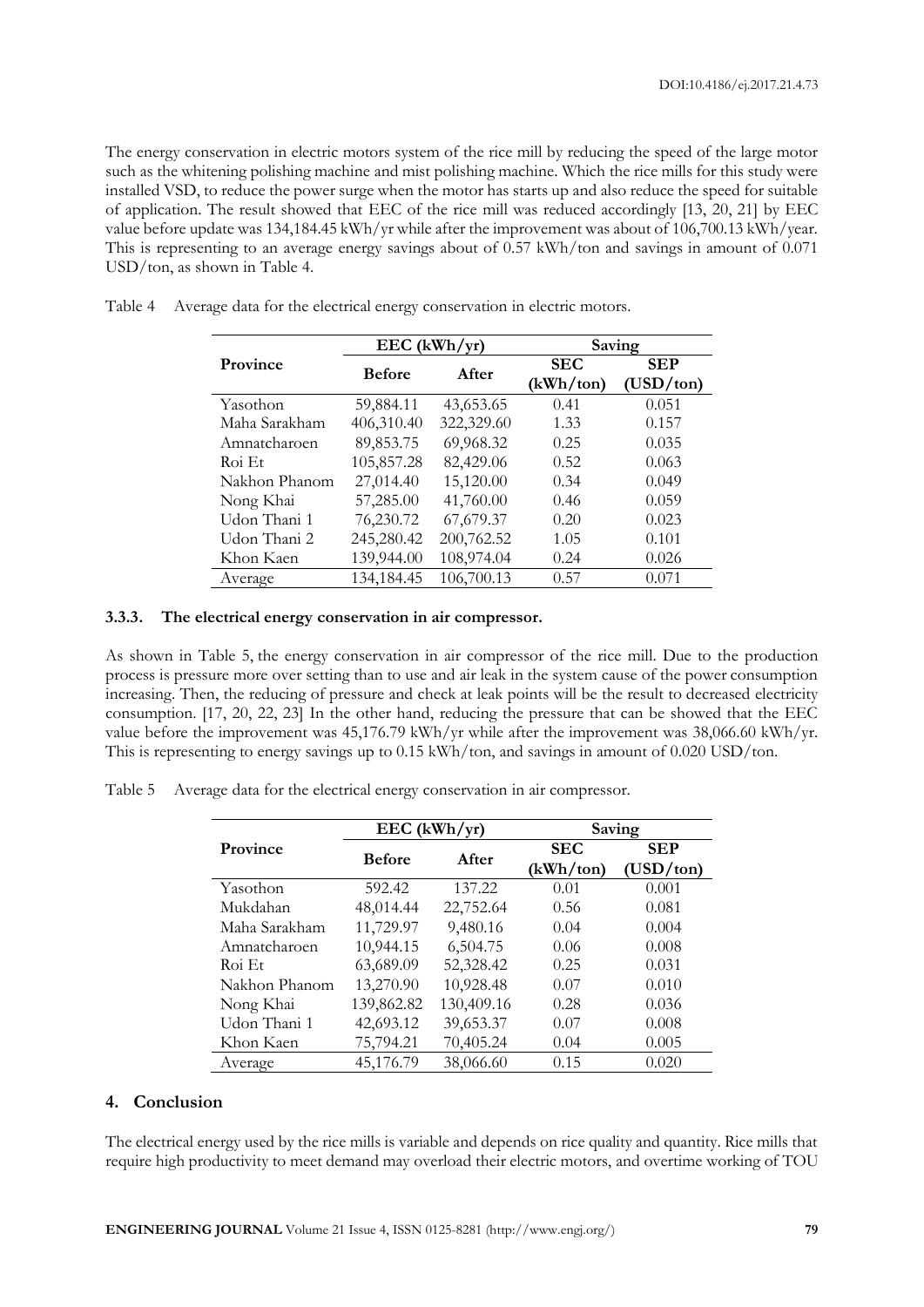or the normal rate will be the high energy cost, therefore, it is also the increasing of electrical power requirement.

The whitening polishing machine had the highest EEC, followed by mist polishing machine, Rough bran separator, others equipment, air compressed, hulling machine, husk separator, bran separator, and sieve separator respectively. Therefore, to improve EEC in rice mills it is best to focus on the equipment with the highest energy consumption.

The guidelines for electrical energy saving for each tooling process in rice mills can be divided into three power saving sections: electric power transmission, the electric motor system, and the compressed air system.

#### **Acknowledgements**

The authors are grateful to thank the Applied Engineering for Important Crops of the North East Research Group, Department of Agricultural Engineering, Faculty of Engineering, Khon Kaen University, Thailand, for support provided for this research.

#### **References**

- [1] Office of Agricultural Economics, "Agricultural statistics of Thailand 2014," Office of Agricultural Economics, Bangkok, 2014.
- [2] P. Suntivarakorn, S. Theerakulpisut, S. Priprem, and S. Tudyu*,* "Strategy of energy management for Khon Kaen Province," *KKU Engineering Journal*, vol. 32, no. 6, pp. 841-855, Nov.-Dec. 2005.
- [3] S. Hantrakul, "The success of community-based enterprises, A case study of rice mills in Southern Esarn," M.S. thesis, Faculty of Economics, Kasetsart University, Bangkok, 2000.
- [4] A. Chaoumead, "An analysis of energy consumption in Thai rice mills in central Thailand," (in Thai), M.S. EE thesis, Electrical Technology Education, King Mongkut's University of Technology Thonburi, Bangkok, 2008.
- [5] J. Jamradloedluk and S. Wiriyaumpaiwong, "Production and Characterization of rice husk based charcoal briquettes," *KKU Engineering Journal*, vol. 34, no. 4, pp. 391-398, Jul.-Aug. 2007.
- [6] T. Kapur, T. C. Kandpal, and H. P. Garg, "Electricity generation from rice husk in Indian rice mills: potential and financial viability," *Biomass and Bioenergy*, vol. 10, no. 5/6, pp. 393-403, 1996.
- [7] S. Sinwiwatthanakul, "Study of energy saving in rice mills using cleaner technology," M.S. IEng thesis, Industrial Engineering, Ubon Rajathanee University, Ubon Rajathanee, 2008.
- [8] S. Wongsaen, "A study of energy conservation schemes for medium scale rice mill in the Northeast of Thailand," M.S. ME thesis, Mechanical Engineering, Khon Kaen University, KhonKaen, 2009.
- [9] Bureau of Energy Regulation and Conservation, "The characteristics of plant and building control," (in Thai), in *The Energy Conservation Promotion Act B.E.2535 (1992) for Designated Factories and Buildings, Bangkok*. Bangkok, Thailand: Department of Alternative Energy Development and Efficiency, Ministry of Energy, 2011, pp. 4-15.
- [10] National Metal and Materials Technology Center NSTDA, (2016). *Brown Rice for Community* [Online]. Available: http://www.nstda.or.th/nac2015/download/presentation/April2/CC-405-AM-Dusit.pdf. Accessed on: 10 May 2016.
- [11] Provincial Electricity Authority. (2011). *Electricity Rates* [Online]. Available: https://www.pea.co.th/peawiki /Documents/Rate2012.pdf. Accessed on: 26 Jan. 2016.
- [12] W. Ekasilp, S. Soponronnarit, and A. Therdyothin, "Energy analysis rice mills for cogeneration in Thailand," *Kasetsart J (Nat. Sci.),* vol. 29, no. 1, pp. 87-99, 1995.
- [13] K. Trairattanachirichai, "Peanut cracker used motor," *KKU Engineering Journal*, vol. 12, no. 1, pp. 102- 114, 1985.
- [14] S. Bangphan, P. Bangphan, and T. Boonkang, "Application of Taguchi method for the optimization of rubber milled rice process," *Engng. J. CMU*, vol. 22, no. 1, pp. 59-67, 2015.
- [15] J. Nissayan and A. Artnaseaw, "Husk Separation by Air Blower System," *Ladkrabang Engineering Journal*, vol. 29, no. 1, pp. 37-42, 2012.
- [16] P. Kwakhong and A. Artnaseaw, "The effect of reducing air temperature in whitener on broken rice," (in Thai) in *TIChE Internation Conference*, Songkhla, 2011, pp. 1-5.
- [17] M. Yang, "Air compressor efficiency in a Vietnamese enterprise," *Energy Policy*, vol. 37, no. 6, pp. 2327- 2337, 2009.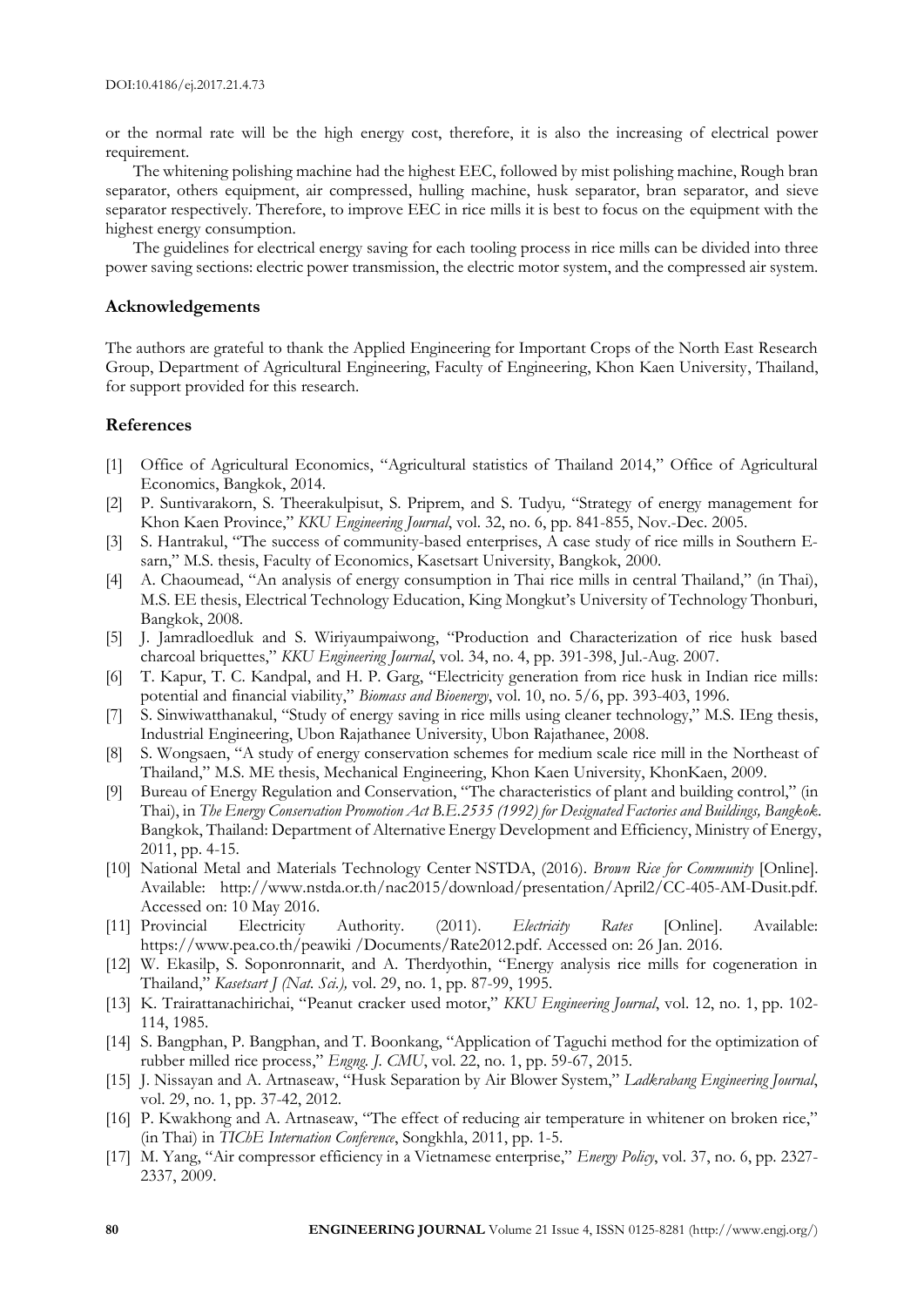- [18] M. H. Shwehdi and M. R. Sultan, "Power factor correction capacitors; essentials and cautions," in *Power Engineering Society Summer Meeting*, Seattle, Washington, USA, 2000, vol. 3, pp. 1317-1322.
- [19] A. Chandra and T. Agarwal, "Capacitor bank designing for power factor improvement," *IJETAE*, vol. 4, no. 8, pp. 235-239, 2014.
- [20] Department of Alternative Energy Development and Efficiency, *Energy Conservation with Participation of Small and Medium Industrial Plants and Business Buildings*. (in Thai) Bangkok: Department of Alternative Energy Development and Efficiency, Ministry of Energy, 2006, pp. 111-115.
- [21] R. Saidur, S. Mekhilef, M. B. Ali, A. Safari, and H. A. Mohammed, "Application of variable speed drive (VSD) in electrical motors energy savings," *Renewable and Sustainable Energy Reviews*, vol. 16, no. 1, pp. 543-550, 2012.
- [22] D. Kaya, P. Phelan, D. Chau, H. I. Sarac, "Energy conservation in compressed-air systems," *Int. J. Energy Res*, vol. 26, no. 9, pp. 837-849, 2002.
- [23] Department of Alternative Energy Development and Efficiency, *Energy Conservation for Air Compressed System*. (in Thai). Bangkok: Department of Alternative Energy Development and Efficiency, Ministry of Energy, Bangkok, 2015, pp. 4/2-4/18.